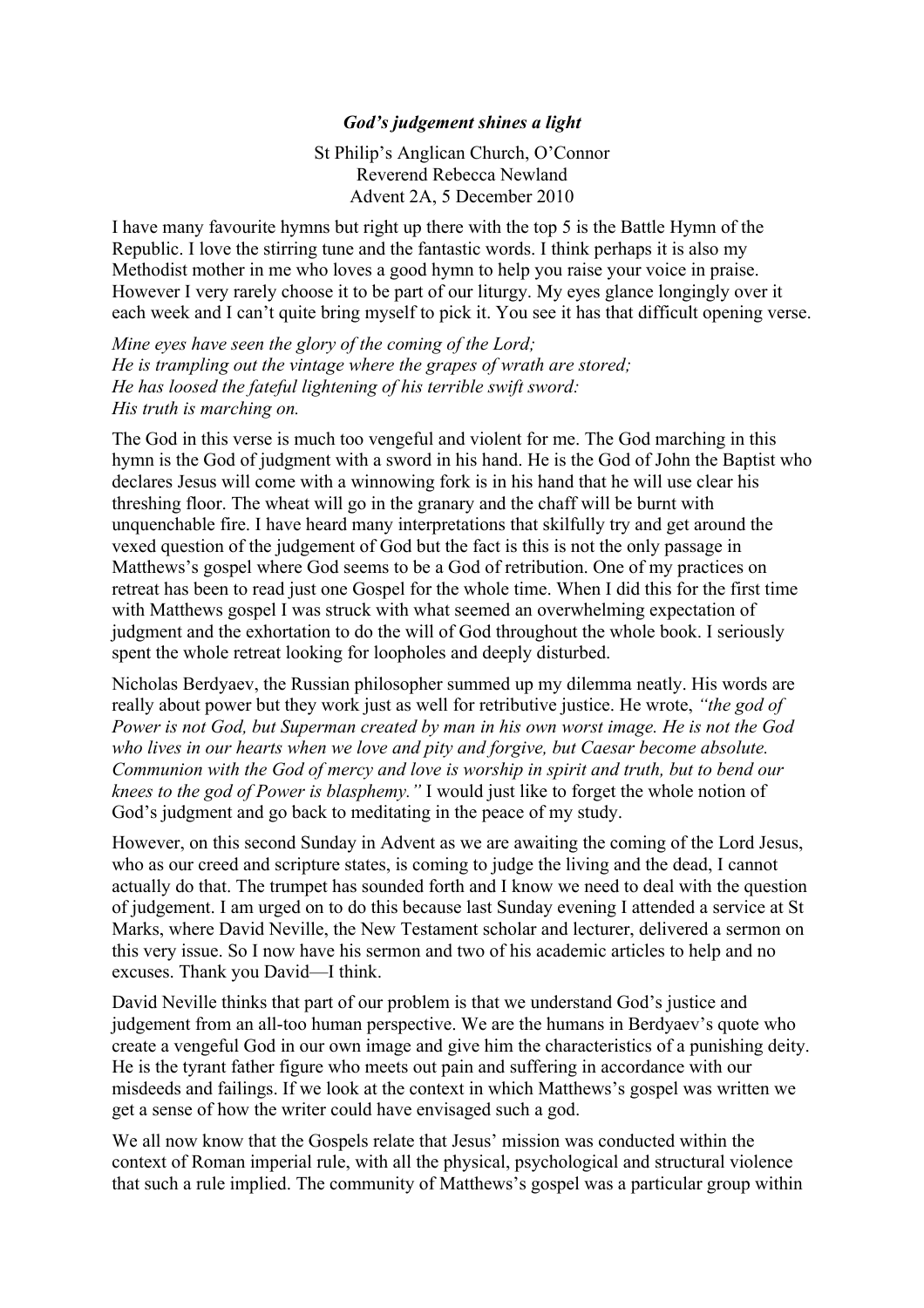this wider context. The book was written by and for a people who lived in the wake of the Judean war of 70 AD when the temple was destroyed and persecution increased. It was a Torah- observant community: that is, it followed the traditional Jewish practices as well as claiming Jesus as the Messiah. In short, it was an insular group of 'Christian Jews' that regarded itself as under threat from every side. It therefore staked its hopes on the returning Son of humanity who would judge the nations and thereby vindicate his long-suffering disciples. This hope and desire seems to cut across all oppressed groups, from the oppressed of the Old Testament to modern day sufferers.

Providentially at the same time as preparing this sermon I have been reading *No Future without Forgiveness* by Desmond Tutu. It is about the formation of the Truth and Reconciliation Commission in post-apartheid Africa. The book is all about justice and judgment. Tutu writes of the long-suffering of both the blacks and whites of South Africa and how they longed and yearned for justice.

They longed for judgment that would vindicate the innocent and punish the guilty. As Tutu says the understanding of their very identity hung upon the acknowledgement of the crimes committed against them. After sitting through trial after trial and hearing harrowing stories of torture and violence, how the earth is soaked with the blood of so many innocent who have died so brutally, Tutu reflected that God must say at times, *"What in the name of everything that is good ever got into to me to create that lot?"* As he watches the awful deeds of his creatures he says with exasperation, *"Stop it or I'll come down and thump you".* Some would go further than Tutu and say that human beings deserve whatever punishment God wants to meet out and that sooner humans become extinct the better for the whole planet.

Yet the vengeful punishing God of John the Baptist and Matthews community is not the only or even the most significant picture of God in the New Testament. It is not even the most obvious and important one in Matthews Gospel. Standing over and against this picture and in fact interpreting it, judging it, is the figure of Jesus Christ, who although he warned of the judgment of God, incarnates all the mercy, love and forgiveness of that same God. And that makes all the difference.

Later in Matthew's gospel we discover that John the Baptizer seems not to recognize Jesus as the Messiah. In Chapter 11 he asks for some confirmation: *'Are you the one who is to come, or are we to wait for another?'* In response to John's question, Jesus offers not a catalogue of anticipated catastrophe but a roll call of the good he has done and the good news that has been proclaimed to the poor. The mission of Jesus to date has revealed the breathtaking moral vision of the Sermon on the Mount. It has also revealed that the blind have been made to see, the lame have walked, lepers have been cleansed, the dead have been raised to life and the poor have indeed received the good news. It is telling that in the list Jesus sends back to John, the culminating work of Jesus is not the raising of the dead but the announcement of God's blessing on the poor. It is telling but it should not be surprising. The Holy Scriptures are full of God's preferential option for the poor. The psalms, as just one example, are full of expectation and hope that the oppressed and poor will be vindicated, their fortunes restored and that justice will finally be served.

John the Baptizer however seems to have been more wedded to the idea of retributive justice, also found in the Old Testament. He must have been surprised to hear that Jesus associated his mission solely with promises of restoration. Perhaps this is what perplexed John, leading him to doubt whether Jesus is truly God's messiah. For Jesus the overarching vision is not of punishment, it is the restoration of God's Kingdom, the restoration of his creation. It is also the overarching vision of the whole of salvation history as recorded in the bible. Yes there are times when the wrath of God is unleashed against evil but the end is always the same